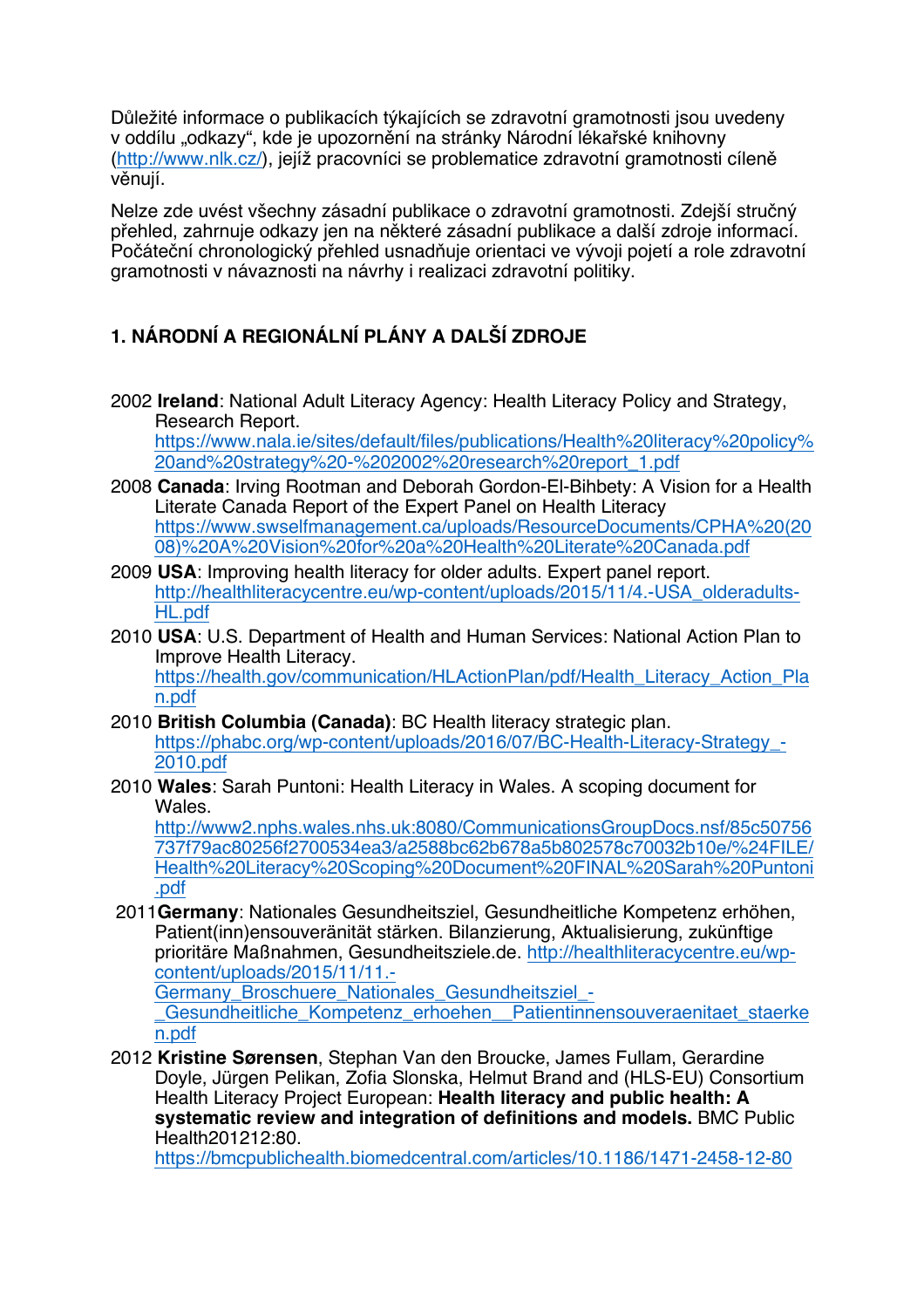2012 **The HLS-EU Consortium** (2012): **Comparative report of health literacy in eight EU member states. The European health literacy survey**.

http://ec.europa.eu/chafea/documents/news/Comparative\_report\_on\_health\_lite racy\_in\_eight\_EU\_member\_states.pdf

- 2012 **Canada**: An Intersectoral Approach to Improve Health Literacy for Canadians, A Discussion Paper, Public Health Association Canada. http://healthliteracycentre.eu/wp-content/uploads/2015/11/5.- Canada\_Intersectoral\_approach-HL.pdf
- 2013 **Switzerland**: Förderung der Gesundheitskompetenz Erhebung der Aktivitäten der Kantone, Schweizerische Eidgenossenschaft. http://healthliteracycentre.eu/wp-content/uploads/2015/11/12.- Switzerland\_Forderung\_der\_Gesundheitskompetenzen\_D\_\_FINAL-001.pdf
- 2013 **WHO-EURO: The solid Facts** Health Literacy. http://healthliteracycentre.eu/wp-content/uploads/2015/11/15.-WHO-Europe\_HL-solid-facts.pdf
- 2014 **Scotland**: Making it Easy. A Health Literacy Action Plan for Scotland. http://healthliteracycentre.eu/wp-content/uploads/2015/11/8.-Scotland-HL-Action-Plan.pdf
- 2014 **Australia**: Health Literacy: Taking Action to Improve Safety and Quality, National statement on health literacy: Taking action to improve safety and quality. http://healthliteracycentre.eu/wp-content/uploads/2015/11/1.- Australia\_Health-Literacy-Taking-action-to-improve-safety-and-quality.pdf
- 2014 **Austria**: Rahmen Gesunheitsziel 3 Gesundheitskompetenz der Bevölkerung stärken, Bundesministerium fur Gesundheit, Wien. http://healthliteracycentre.eu/wp-content/uploads/2015/11/13.- Austria\_Gesundheitscompetenz\_2014.pdf
- 2015 **England**: UCL Institute of health equity: Local action on health inequalities Improving health literacy to reduce health inequalities Practice resource: September 2015

https://assets.publishing.service.gov.uk/government/uploads/system/uploads/att achment\_data/file/460709/4a\_Health\_Literacy-Full.pdf

- 2015 **New Zealand**: A framework for health literacy. https://www.health.govt.nz/publication/framework-health-literacy
- 2016 **Minnesota**: Action Plan to Improve Health Literacy. http://healthliteracymn.org/sites/default/files/images/files/MN\_Health\_Literacy\_A ction\_Plan.pdf
- 2018 **Germany**: Schaeffer, D., Hurrelmann, K., Bauer, U. und Kolpatzik, K. (Hrsg.): Nationaler Aktionsplan Gesundheitskompetenz. Die Gesundheitskompetenz in Deutschland stärken. Berlin: KomPart. https://www.hertieschool.org/fileadmin/4\_Debate/Debate\_Photos\_Downloads/2018/2018-02-19\_NAP\_press\_release/National\_Action\_Plan\_on\_Health\_Literacy\_\_\_In\_Germ an\_.pdf

## **2. ZÁKLADNÍ ZDROJE AKTUÁLNÍCH INFORMACÍ**

- WHO, Regional Office for Europe: European health information gateway. Health literacy. https://gateway.euro.who.int/en/themes/health-literacy/
- Health literacy Europe. A network for advancing European health literacy. https://www.healthliteracyeurope.net/hls-eu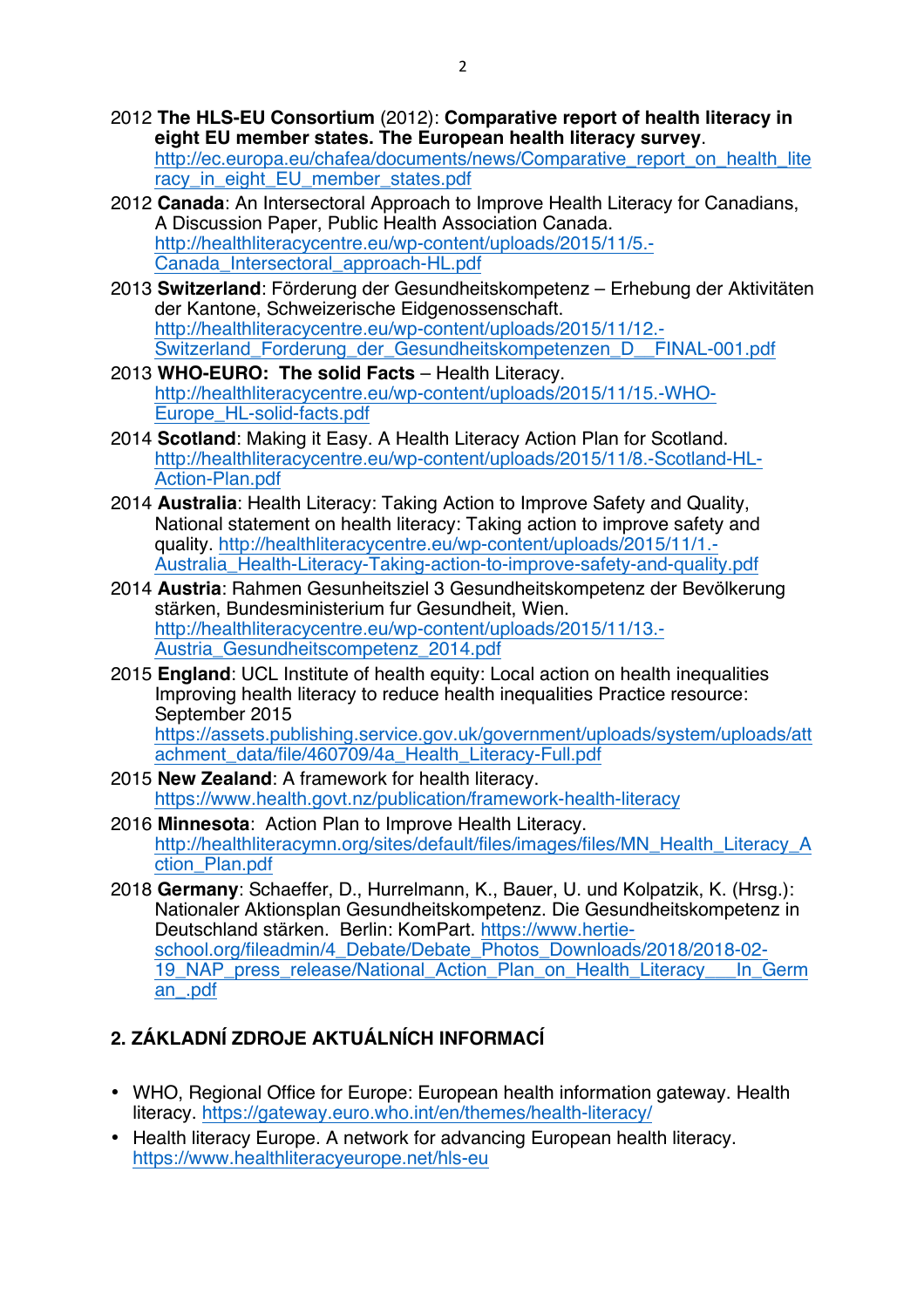- Health literacy centre Europe http://healthliteracycentre.eu/national-health-literacypolicies/
- European Centre for Disease Prevention and Control. An agency of the European Union. Health literacy. https://ecdc.europa.eu/en/healthcommunication/facts/health-literacy
- Health Literacy Group UK. http://www.healthliteracy.org.uk/index.php

## **3. PUBLIKACE A MATERIÁLY ÚSTAVU PRO ZDRAVOTNÍ GRAMOTNOST**

Kučera Z, Pelikan J, Šteflová A.: Zdravotní gramotnost obyvatel ČR – výsledky komparativního reprezentativního šetření. Čas. Lék. čes. 2016; 155: 233-241.

Situační document (2017). http://www.uzg.cz/doc/Situacni\_dokument\_UZG.pdf

Zdravotní gramotnost a zdravotní politika. Sborník textů pro 1. Česko-rakouské kolokvium. http://www.uzg.cz/doc/Kolokvium\_Sbornik.pdf

## **4. NĚKTERÉ DALŠÍ PUBLIKACE**

Ciccarelli Shah,L. et al.: Health Literacy Instrument in Family Medicine: The "Newest Vital Sign" Ease of Use and Correlates. J Am Board Fam Med March-April 2010 vol. 23 no. 2 195-203

Holčík J.: Systém péče o zdraví a zdravotní gramotnost. MU Brno, 2010.

Kickbusch, I. S.: Health literacy: addressing the health and education divide. Health Promotion International, 16, 2001, č. 3, s. 289-297.

Kickbusch I.: Health literacy in context. The 2nd European health literacy conference (2014) http://media.wix.com/ugd/76600e\_55a8853dcd174df58ae04ab39a2a2e86.pdf.

Ministerstvo zdravotnictví ČR. Akční plán č. 12: Rozvoj zdravotní gramotnosti na období 2015–2020. http://www.mzcr.cz/Admin/\_upload/files/5/akční%20plány%20- %20přílohy/AP%2012%20rozvoj%20zdravotní%20gramotnosti.pdf

Nutbeam, D.: Health literacy as a public health goal: a challenge for contemporary health education and communication strategies into the 21st century. Health Promotion International, 15, 2000, č. 3, s. 259-267.

Nutbeam, D.: The evolving concept of health literacy. Social Science and Medicine, 67, 2008, č. 12, s. 2072-2078.

Nutbeam,D.: Defining and measuring health literacy: what can we learn from literacy studies? Int J Public Health (2009) 54, s. 304

Parker, R.M. et al.: The Test of Functional Health Literacy in Adults: A new instrument for measuring patients literacy skills. Journal of General Internal Medicine. 1995, 10 (10): 537-541.

Pleasant, A., Kuruvilla, S.: A tale of the two health literacies: public health and clinical approaches to health literacy. Health Promotion International, 23, 2008, č. 2, s. 152- 159.

Ratzan SC, Parker RM. 2000. Introduction. In: National Library of Medicine Current Bibliographies in Medicine: Health Literacy. NLM Pub. No. CBM 2000-1. Selden CR,